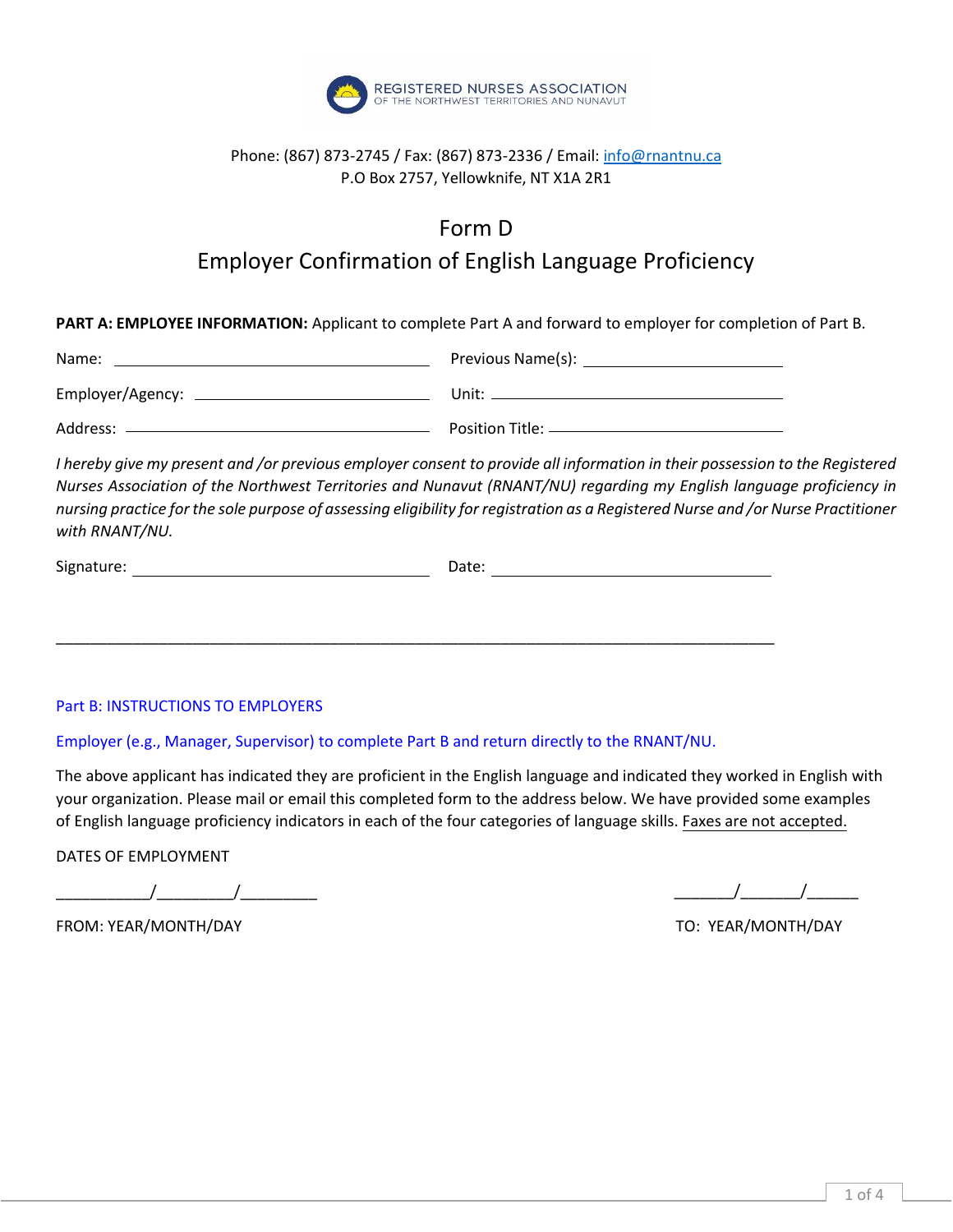Please confirm by initialling below that the above applicant can competently communicate in the English language in:

> Contexts that are both moderately demanding (familiar, low-risk situations) and demanding (high-stakes situations where communication style can have significant consequences).

Circumstances that are both predictable (routine and familiar) and unpredictable (variable and changeable social, educational, and workrelated situations)

Interactions that require the use of a variety of communication methodologies (in person, phone, email, correspondence)

Both informal and formal circumstances (conversations, meetings, workrelated interactions)

By initialing here \_\_\_\_\_\_I confirm that the above applicant worked as a nurse and communicated with clients and staff in English.

> Competencies related to reading English include but are not limited to the ability to:

- read and understand work polices, regulations, standards
- read and understand information that they researched
- scans, charts tables or schedules for relevant pieces of information
- follow written instruction on operating a piece of equipment
- read a written shift report left by a coworkers
- read and interpret authorized prescribers' orders

By initialing here \_\_\_, I am confirming the applicant's ability to read English proficiently

By initialing here\_\_\_\_, I am unable to confirm the applicant's ability to read English proficiently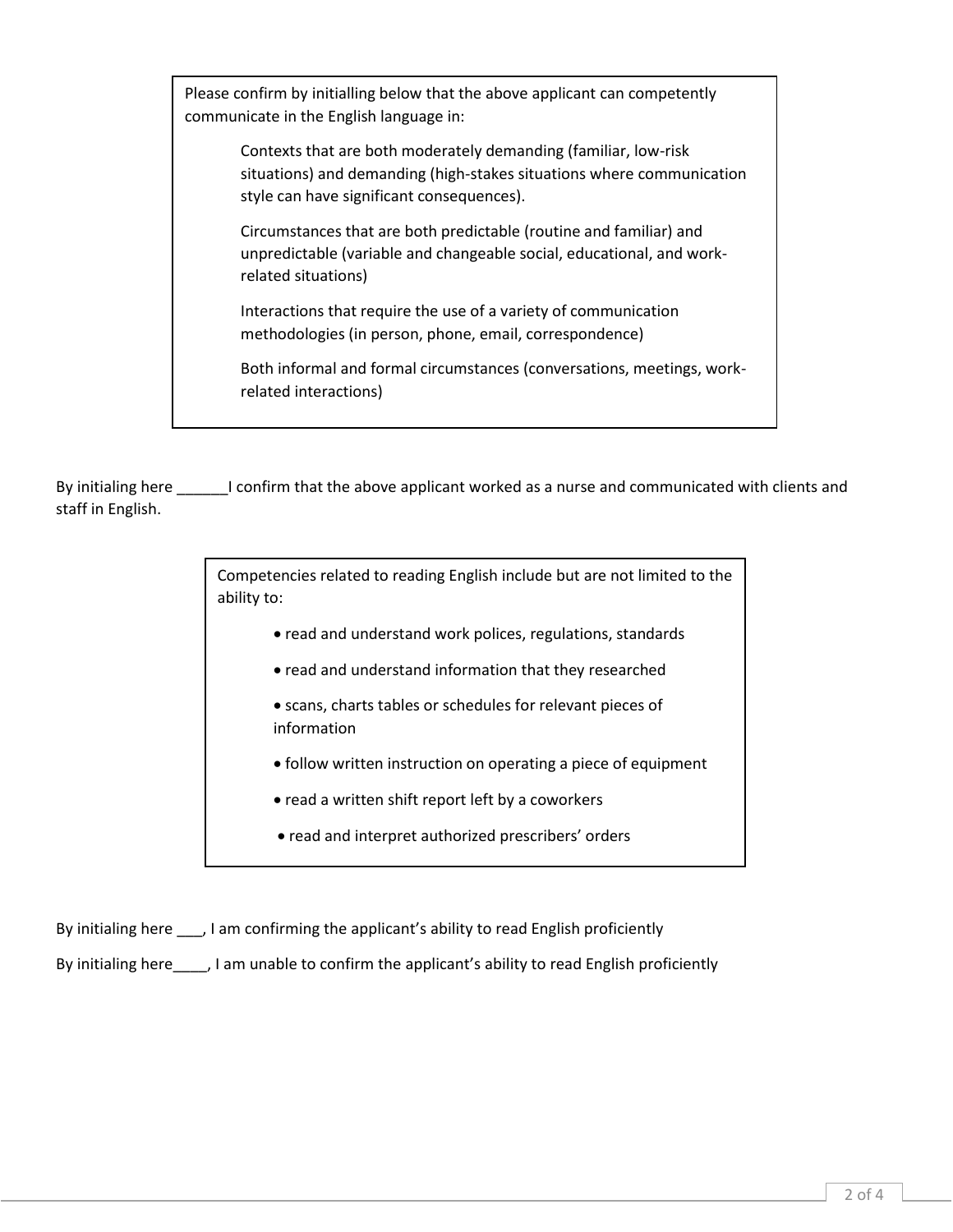Competencies related to writing English include but are not limited to the ability to

> •correctly document information in the manner requires for the work being performed and the information can be understood and used by others

> •prepare reports or multi page documents that can be used and understood by others

•Take notes during a conversation, presentation etc. and then summarize them in writing for colleagues

•complete medical procedure forms

By initialing here lam confirming the applicant's ability to write English proficiently

By initialing here \_\_\_\_I am unable to confirm the applicant's ability to write English proficiently

Competencies related to listening in English include but are not limited to:

• listen to multi-step, complex instructions and carry them out

- use contextual clues (tone of voice, body language) to respond appropriately to a situation
- listen to a co-worker to determine the root of a problem of conflict in a team
- listen to verbal orders and documents accordingly

By initialing here \_\_\_ I am confirming the applicant's ability to listen in English proficiently

By initialing here \_\_\_\_ I am unable to confirm the applicant's ability to listen in English proficiently